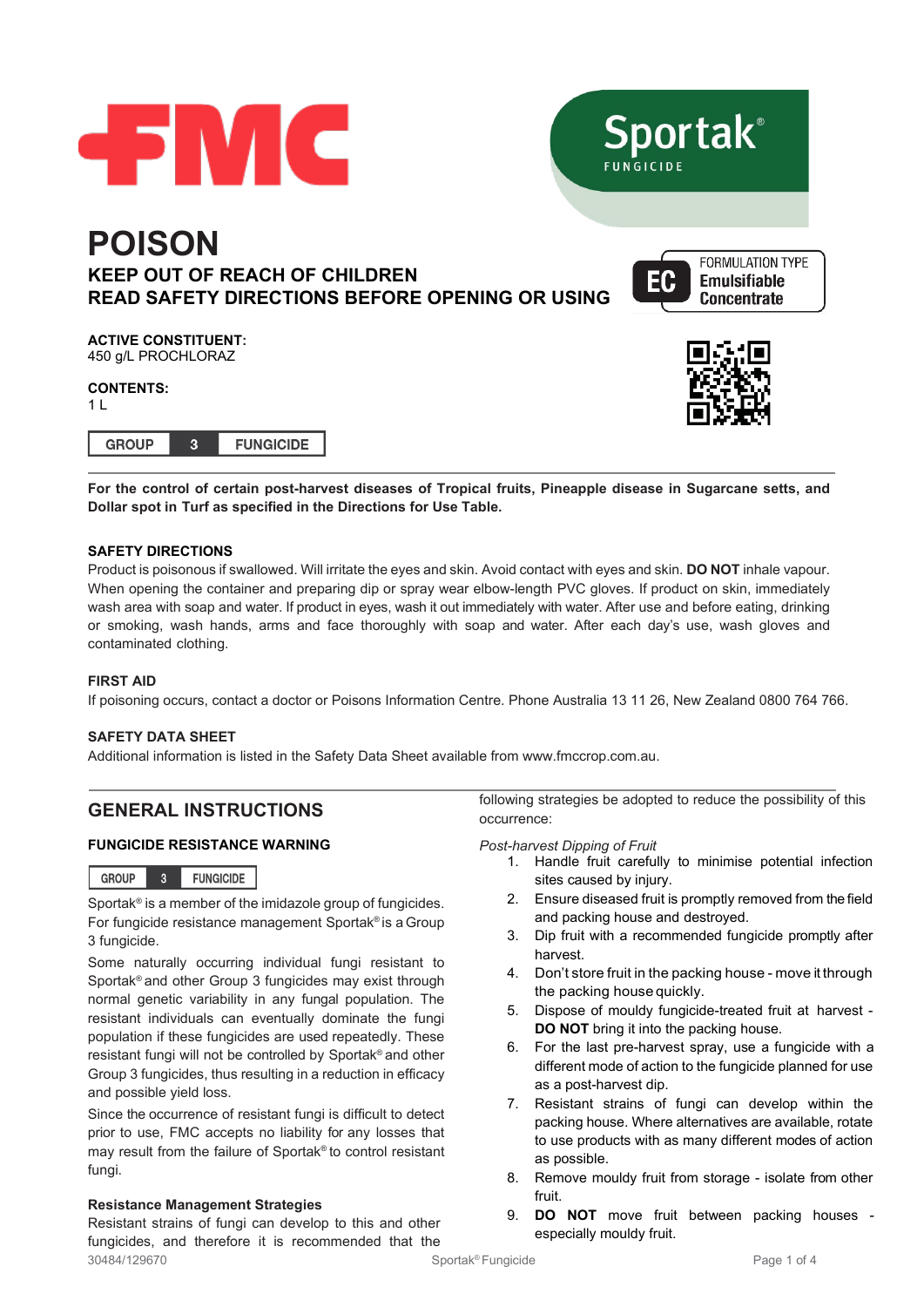#### **MIXING**

Add the required amount of Sportak® to the water in the dip or spray tank/reservoir and stir thoroughly to ensure complete mixing. Prepare and use spray and dip solutions only in well-ventilated areas.

## **APPLICATION**

### **Post-harvest**

Dip pineapples as directed. For tropical fruits, Sportak® should be used in non-recirculating spray systems only. Produce should be treated as soon as possible after harvest. Good coverage is essential. Fruit should be treated at shed temperature. Spraying equipment should be adjusted to ensure exposure of fruit for the periods recommended in the CRITICAL COMMENTS. **DO NOT** use this product as a foliar spray on fruit trees, as it may cause burning of foliage.

#### **COMPATIBILITY**

Sportak® is compatible with Sodium ANA.

#### **PROTECTION OF LIVESTOCK**

**DO NOT** graze stock on treated turf, or feed clippings from treated turf, treated fruit or by-products from treated processed fruit to livestock.

### **PROTECTION OF WILDLIFE, FISH, CRUSTACEANS AND ENVIRONMENT**

**Dangerous to fish. DO NOT** contaminate streams, rivers or waterways with the chemical or used containers. Clean up spillages promptly.

#### **DRIFT WARNING**

**DO NOT** apply in weather conditions, or from spraying equipment, which could be expected to cause spray to drift onto adjacent crops, croplands, pasture or livestock.

#### **STORAGE AND DISPOSAL**

Store in the closed, original container in a cool, wellventilated area.

**DO NOT** store for prolonged periods in direct sunlight. Triple-rinse containers before disposal. Add rinsings to spray tank. If recycling, replace cap and return clean containers to recycler or designated collection point.

**DO NOT** dispose of undiluted chemicals on site. If not recycling, break, crush, or puncture and deliver empty packaging to an approved waste management facility. If an approved waste management facility is not available, bury the empty packaging 500 mm below the surface in a disposal pit specifically marked and set up for this purpose, clear of waterways, desirable vegetation and tree roots, in compliance with relevant local, state or territory government regulations.

**DO NOT** burn empty containers or Sportak®.

### **DISPOSAL OF SPENT FRUIT DIP/SPRAY**

Sportak<sup>®</sup> is readily adsorbed onto organic matter and is degraded by biological activity and by sunlight. Dispose of spent fruit dip in a disposal pit specifically marked and set up for the purpose. The addition of activated carbon, soil, manure or humus sludge will assist the degradation.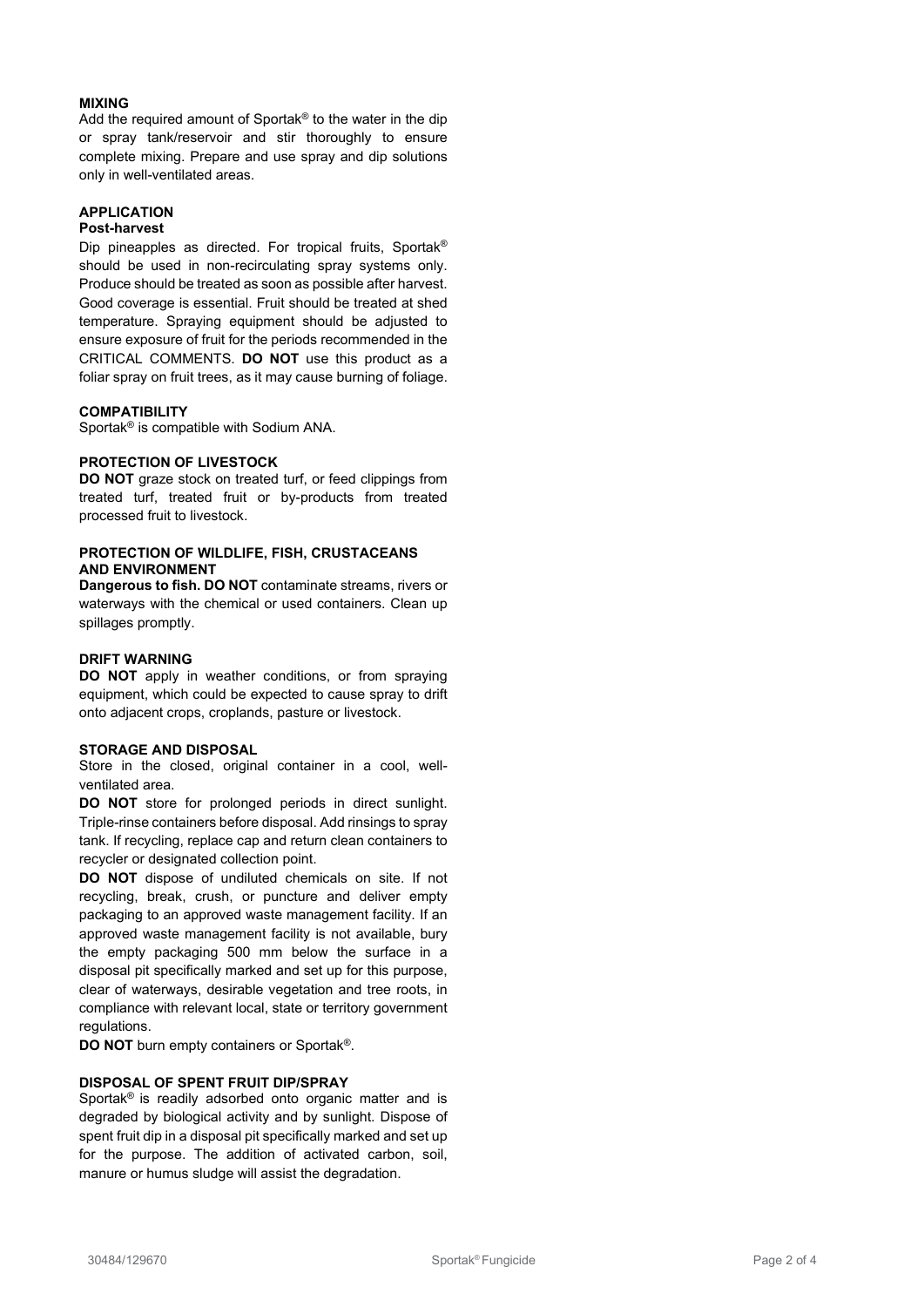# **DIRECTIONS FOR USE**

## **RESTRAINTS TURF DISEASES**

**DO NOT** apply more than two consecutive sprays of fungicides from the same activity group (other than Group 14, 28, M2, M3, M4 or M5), unless mixed with a protectant fungicide from Group 14, 28, M2, M3, M4 or M5.

| <b>CROP</b>       | <b>DISEASE</b>                                         | <b>STATE</b>                         | <b>RATE</b>                                       | <b>CRITICAL COMMENTS</b>                                                                                       |
|-------------------|--------------------------------------------------------|--------------------------------------|---------------------------------------------------|----------------------------------------------------------------------------------------------------------------|
| <b>Avocados</b>   | Anthracnose<br>(Glomerella cingulata),<br>Stem-end rot | Qld, NSW,<br>WA, NT only             | 55 mL/ 100 L<br>water                             | Spray fruit for 30 seconds.<br><b>DO NOT</b> use on avocado cultivar Rincon.                                   |
| <b>Bananas</b>    | Anthracnose (black-end)<br>(Colletotrichum musae)      |                                      |                                                   | Spray fruit for 30 seconds.                                                                                    |
| <b>Pawpaws</b>    | Anthracnose<br>(Colletotrichum spp.),<br>Stem-end rot  |                                      |                                                   | Spray fruit for 1 minute.                                                                                      |
| <b>Mangoes</b>    | Anthracnose<br>(Colletotrichum<br>gloeosporioides)     |                                      |                                                   | Spray fruit for 30 seconds.                                                                                    |
|                   | Alternaria rot<br>(Alternaria alternata)               | Qld, WA, NT<br>only                  |                                                   | Spray fruit for 30 seconds.                                                                                    |
| <b>Pineapples</b> | Water blister<br>(Ceratocystis paradoxa)               | Qld, NSW,<br>WA only                 |                                                   | Dip fruit for 1 minute. Top-up the dip as required<br>using a concentration of 85 mL/100 L water.              |
| <b>Sugarcane</b>  | Pineapple disease<br>(Ceratocystis paradoxa)           | Qld, NSW,<br>WA, NT only             | 40 mL/ 200 L<br>water                             | Apply as a dip or spray to setts at planting.<br>Ensure thorough coverage of all cut ends.                     |
| Turf              | Dollar spot (Sclerotinia<br>homoeocarpa)               | Qld, NSW,<br>Vic, SA, WA,<br>NT only | 65 mL/ 50 to<br>100 L water/<br>$100 \text{ m}^2$ | Apply in a monthly spray programme when<br>disease first appears. Apply evenly to ensure<br>thorough coverage. |

## **NOT TO BE USED FOR ANY PURPOSE, OR IN ANY MANNER, CONTRARY TO THIS LABEL UNLESS AUTHORISED UNDER APPROPRIATE LEGISLATION.**

### **WITHHOLDING PERIOD:**

NOT REQUIRED WHEN USED AS DIRECTED.

#### **TRADE EXPORTS**

#### **Export of Treated Produce**

Growers should note that suitable MRLs or import tolerances may be established in all markets for produce treated with Sportak®. If you are growing produce for export, please check with FMC for the latest information on MRLs and import tolerances BEFORE using Sportak®.

## **NOTICE TO BUYER**

To the extent permitted by the Competition and Consumer Act (2010) or any relevant legislation of any State or Territory (the "Legislation") all conditions and warranties and statutory or other rights of action, whether arising in contract or tort or whether due to the negligence of FMC or Seller, which buyer or any other user may have against FMC or Seller are hereby excluded provided however that any rights of the buyer pursuant to non-excludable conditions or warranties of the Legislation are expressly preserved. FMC hereby gives notice to buyer and other users that to the extent permitted by the Legislation it will not accept responsibility for any indirect or consequential loss of whatsoever nature arising from the storage, handling or use of this Product. Where permitted by the Legislation FMC's liability shall in all circumstances be limited to the replacement of the product, or a refund of the purchase price paid therefor.

The product must be used and applied strictly in accordance with the label instructions and other directions for use. It is impossible to eliminate all risks associated with the use of this product. Such risks may arise from factors such as weather conditions, soil factors, off target movement, unconventional technique, presence of other materials, the manner of use or application, or other unknown factors, all of which are beyond the control of FMC or the Seller. Buyer accepts these risks.